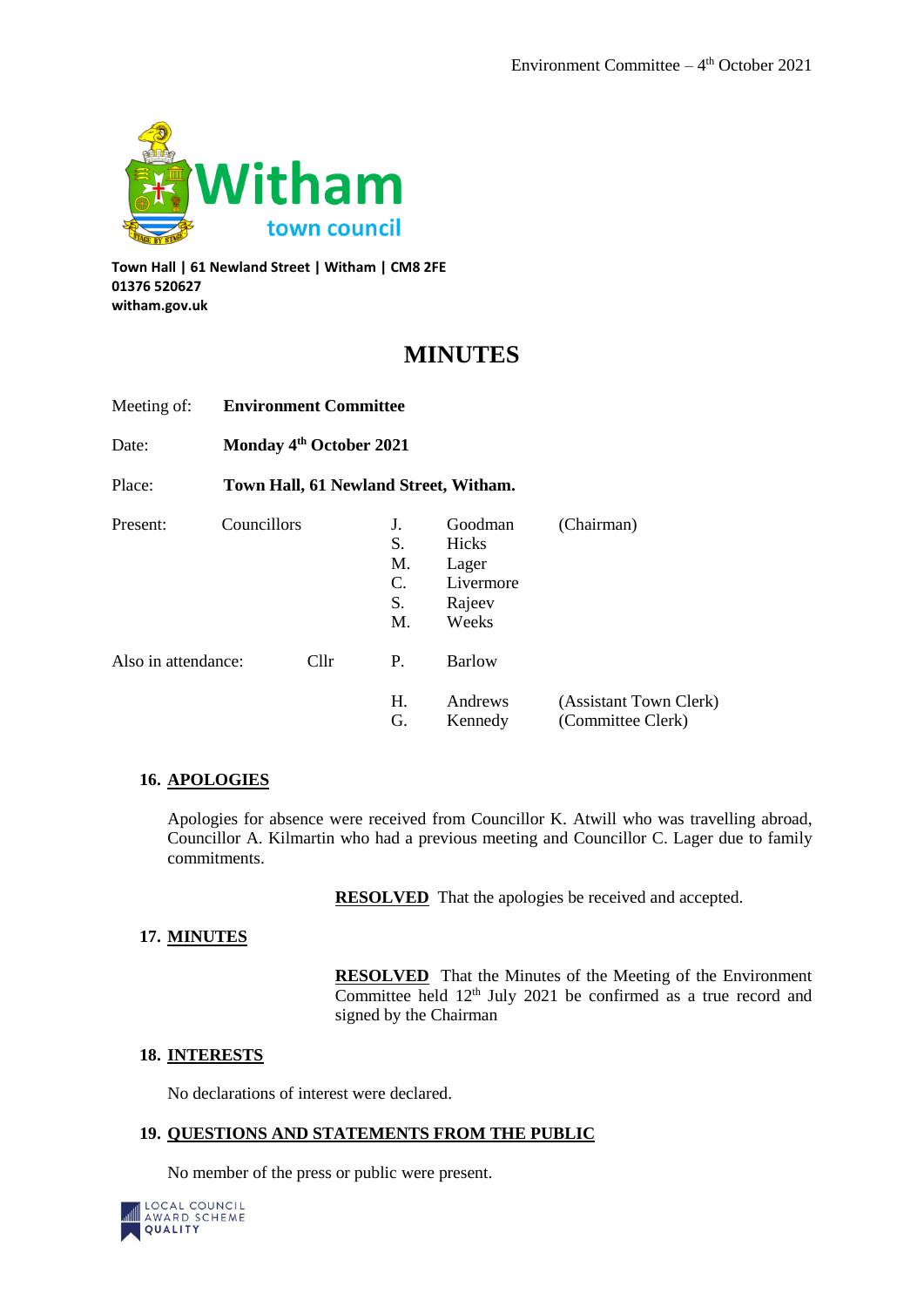## **20. CLERK'S REPORT**

The Clerk's Report on matters arising was received.

The Clerk explained that an email had been received from Braintree District Council about the Welcome Back Fund and the provision of four planters to be placed in the town with the sole purpose to enable social distancing.

Members agreed to take up the offer to accept the planters and that the Office should decide on appropriate locations.

**RESOLVED** That the report be received and noted.

## **21. COMMITTEE INCOME, EXPENDITURE & BUDGET REPORT**

The committee income and expenditure report for the period  $1<sup>st</sup>$  April to  $31<sup>st</sup>$  August 2021 was received.

**RESOLVED** That the report be received and noted.

## **22. OPEN SPACES MANAGEMENT SUB-COMMITTEE MINUTES**

The Minutes from the Open Spaces Management Sub-Committee meeting held 11<sup>th</sup> August 2021 were received.

Members commented on the Minutes and that a letter had been drafted to Councillor Graham Butland, Leader of Braintree District Council regarding trees at Lidl. It was hoped that an early meeting of the Town Council's Gimsons Review Group could be held but it was noted that tree protection work had been completed and whilst the town park railings had been removed, they were reportedly being kept in storage.

**RESOLVED** That the Minutes be received and noted.

## **23. WITHAM TREE GROUP MINUTES**

The minutes from Witham Tree Group of  $14<sup>th</sup>$  July 2021 and  $17<sup>th</sup>$  August 2021 were received.

**RESOLVED** That the minutes be received and noted.

## **24. CLIMATE AUDIT PANEL MINUTES**

The Minutes from the Climate Audit Panel meetings of  $25<sup>th</sup>$  June 2021 and  $13<sup>th</sup>$  September 2021 were received.

**RESOLVED** That the Minutes be received and noted.

## **25. CLIMATE AUDIT RECOMMENDATIONS FOR ENVIRONMENT**

Recommendations of the Climate Audit Panel were received.

a) That the Environment Committee explores how to work with developers for the creation of wildflower meadows on new estates.

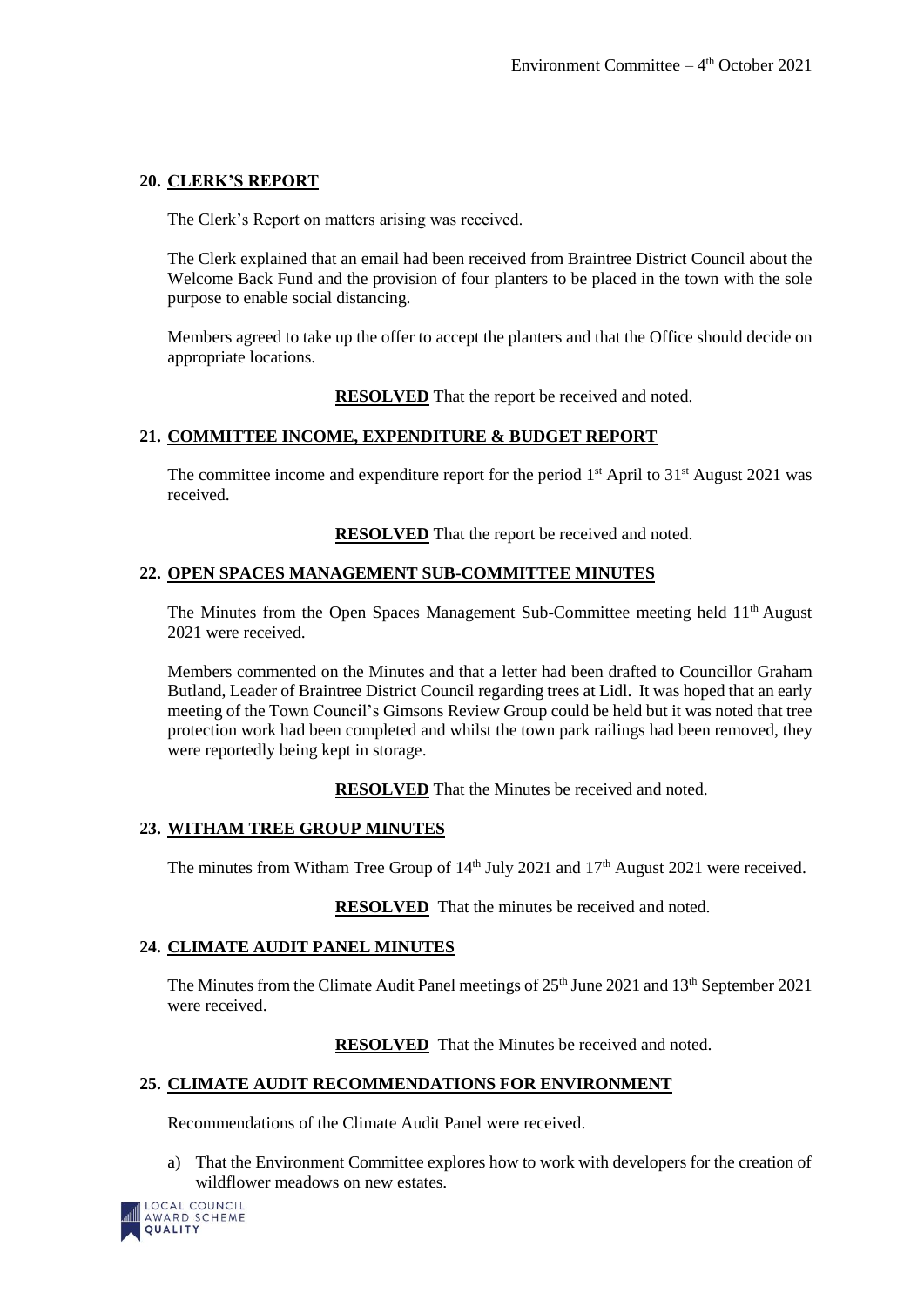Members supported the proposals and there were plans for a number of wildflower meadows on the River Walk. It was considered that developers could be asked to consider inclusion on new estates.

b) That the Environment Committee considers the inclusion and installation of segregated recycling bins as part of the street furniture review.

Members agreed that this was a sensible recommendation and would be taken forward.

c) That the Town Centre Regeneration Steering Group work in partnership with the Climate Audit Panel to produce a draft Witham Cycleway Strategy in consideration of the District Cycling Strategy.

Members agreed that this project would be taken forward with further discussion and deliberation.

**RESOLVED** That the recommendations be taken forward.

#### **26. HIGHWAYS DEVOLUTION SCHEME**

An update on the Highways Devolution scheme was received.

Members were advised that over twenty different jobs reported by both Members and residents had been completed this year with £6,000 spent so far, which included funding for appropriate training courses and equipment.

The Essex Association of Local Councils had asked for feedback on the scheme and the Town Clerk had detailed its limitations.

The Clerk asked for details of proposed work to be sent to her with photographs and then she would establish whether the task met the criteria.

The suggestion was made that the weeds along the passageways on Templars Estate needed to be removed but for liaison first with the Residents' Association to ensure they were in agreement.

**RESOLVED** That the update be received and noted.

#### **27. RESIDENT ENQUIRY**

Correspondence was received from a resident regarding sight lines at Blue Mills Road junction with Maldon Road and planning implications regarding structures in the garden of the adjacent house.

Members discussed the contents of the unsigned letter and agreed that anonymous letters should not be considered. It was agreed that the Policy and Resources Committee should formalise a policy that unsigned letters should not be considered.

**RESOLVED** That the correspondence be received and noted.

**RESOLVED** That the Policy and Resources Committee be asked to consider a policy not to consider unsigned letters.

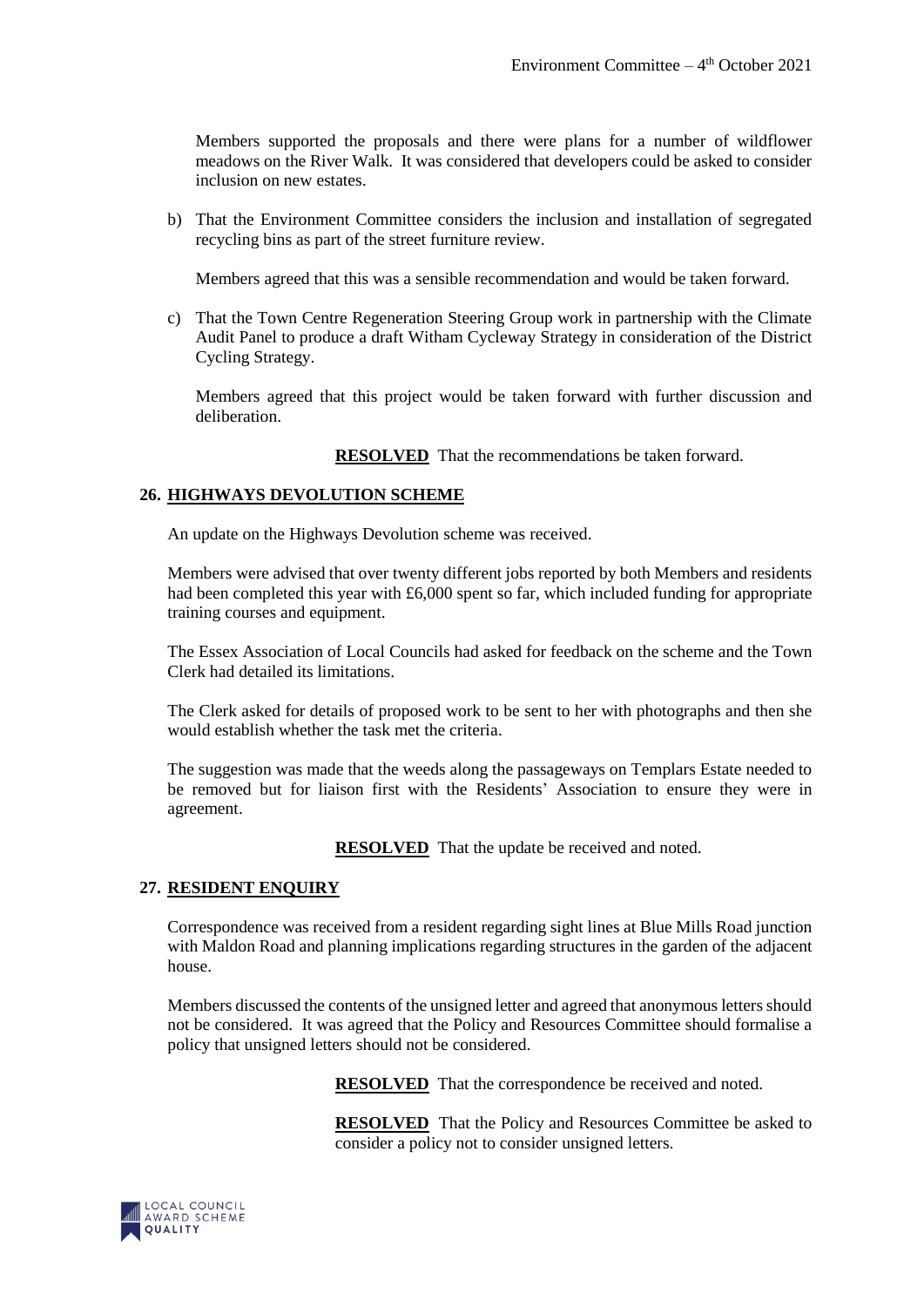#### **28. DRAFT BUDGET AND CORPORATE STRATEGY**

Members were asked to consider a draft budget and Environment Business Plan for 2022/2023 ahead of the corporate strategy meeting of 2nd December 2021.

Members considered 2021/2022 budget and Business Plan.

Members agreed that ideas within the current Business Plan should be taken forward to the December meeting with current objectives which can be realised completed.

It was suggested that bridges on the River Walk needed to be replaced as they were over 50 years old with signs of falling apart. Members agreed that they were no longer an appropriate design and unsuitable for mobility scooters and could be replaced by a simple structure on the same level. It was suggested that the Business Plan should consider options to replace bridges and the financial implications.

> **RESOLVED** That the current Business Plan be taken forward to the December meeting but to include the replacement of bridges.**<sup>1</sup>**

## **29. STATION ADOPTION**

The Clerk explained that this was the third year of the railway station adoption scheme in liaison with the Community Rail Officer. The Open Spaces Team plant, station staff water and volunteers dead head plants and weed. The Clerk explained that additional volunteers were required.

Councillors Rajeev and Weeks volunteered to keep an eye on the planters particularly during the summer months.

It was agreed that once the winter planting had been completed a media release would be prepared.

> **RESOLVED** That the update be received and Councillors Rajeev and Weeks offer of assistance be accepted.

#### **30. SNOW CLEARANCE POLICY**

The amended Snow Clearance Policy was received.

**RESOLVED** That the amended Snow Clearance Policy be received and approved.

There being no further business the Chairman closed the Meeting at 8.36 p.m.

Councillor J. Goodman Chairman